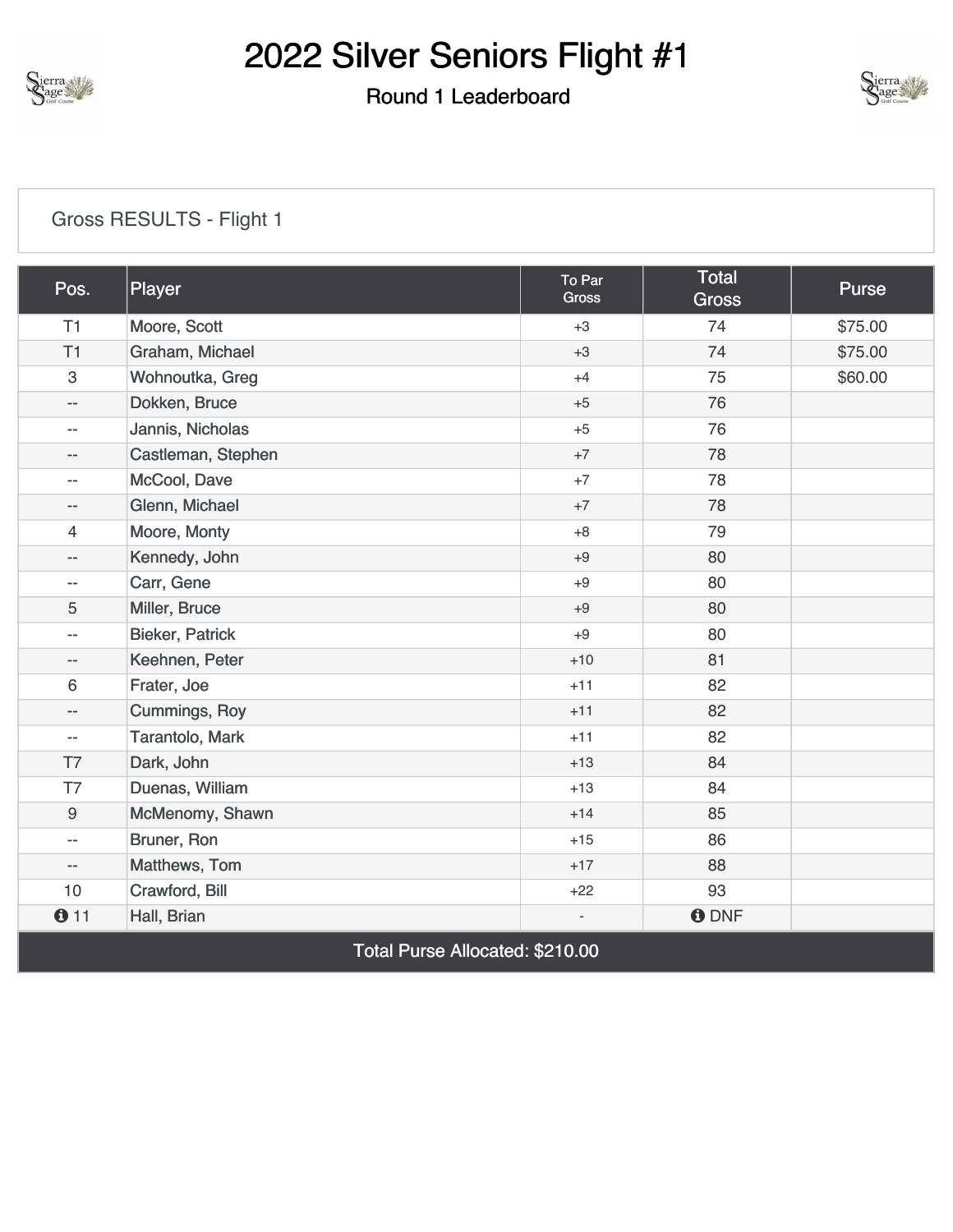

#### Round 1 Leaderboard



| Pos.                                   | Player                 | To Par<br><b>Net</b>     | <b>Total</b><br><b>Net</b> | <b>Purse</b> |
|----------------------------------------|------------------------|--------------------------|----------------------------|--------------|
| T1                                     | Castleman, Stephen     | E                        | 71                         | \$75.00      |
| T1                                     | Dokken, Bruce          | E                        | 71                         | \$75.00      |
| T <sub>3</sub>                         | McCool, Dave           | $+1$                     | 72                         | \$55.00      |
| T <sub>3</sub>                         | Glenn, Michael         | $+1$                     | 72                         | \$55.00      |
| $\overline{\phantom{a}}$               | Moore, Scott           | $+2$                     | 73                         |              |
| $\overline{\phantom{a}}$               | Graham, Michael        | $+2$                     | 73                         |              |
| $\overline{\phantom{a}}$               | Wohnoutka, Greg        | $+2$                     | 73                         |              |
| $\overline{5}$                         | Jannis, Nicholas       | $+2$                     | 73                         | \$40.00      |
| T <sub>6</sub>                         | Carr, Gene             | $+4$                     | 75                         | \$25.00      |
| T <sub>6</sub>                         | <b>Bieker, Patrick</b> | $+4$                     | 75                         | \$25.00      |
| T <sub>8</sub>                         | Keehnen, Peter         | $+5$                     | 76                         |              |
| T <sub>8</sub>                         | Kennedy, John          | $+5$                     | 76                         |              |
| T <sub>8</sub>                         | <b>Cummings, Roy</b>   | $+5$                     | 76                         |              |
| T <sub>8</sub>                         | Tarantolo, Mark        | $+5$                     | 76                         |              |
| $\overline{\phantom{a}}$               | Dark, John             | $+6$                     | 77                         |              |
| 12                                     | Bruner, Ron            | $+8$                     | 79                         |              |
| $\overline{\phantom{a}}$               | Frater, Joe            | $+8$                     | 79                         |              |
| $\overline{\phantom{a}}$               | Moore, Monty           | $+9$                     | 80                         |              |
| $-\, -$                                | Miller, Bruce          | $+9$                     | 80                         |              |
| $- -$                                  | Duenas, William        | $+9$                     | 80                         |              |
| $\overline{\phantom{a}}$               | McMenomy, Shawn        | $+11$                    | 82                         |              |
| 13                                     | Matthews, Tom          | $+13$                    | 84                         |              |
| $\overline{\phantom{m}}$               | Crawford, Bill         | $+15$                    | 86                         |              |
| 014                                    | Hall, Brian            | $\overline{\phantom{a}}$ | <b>ODNF</b>                |              |
| <b>Total Purse Allocated: \$350.00</b> |                        |                          |                            |              |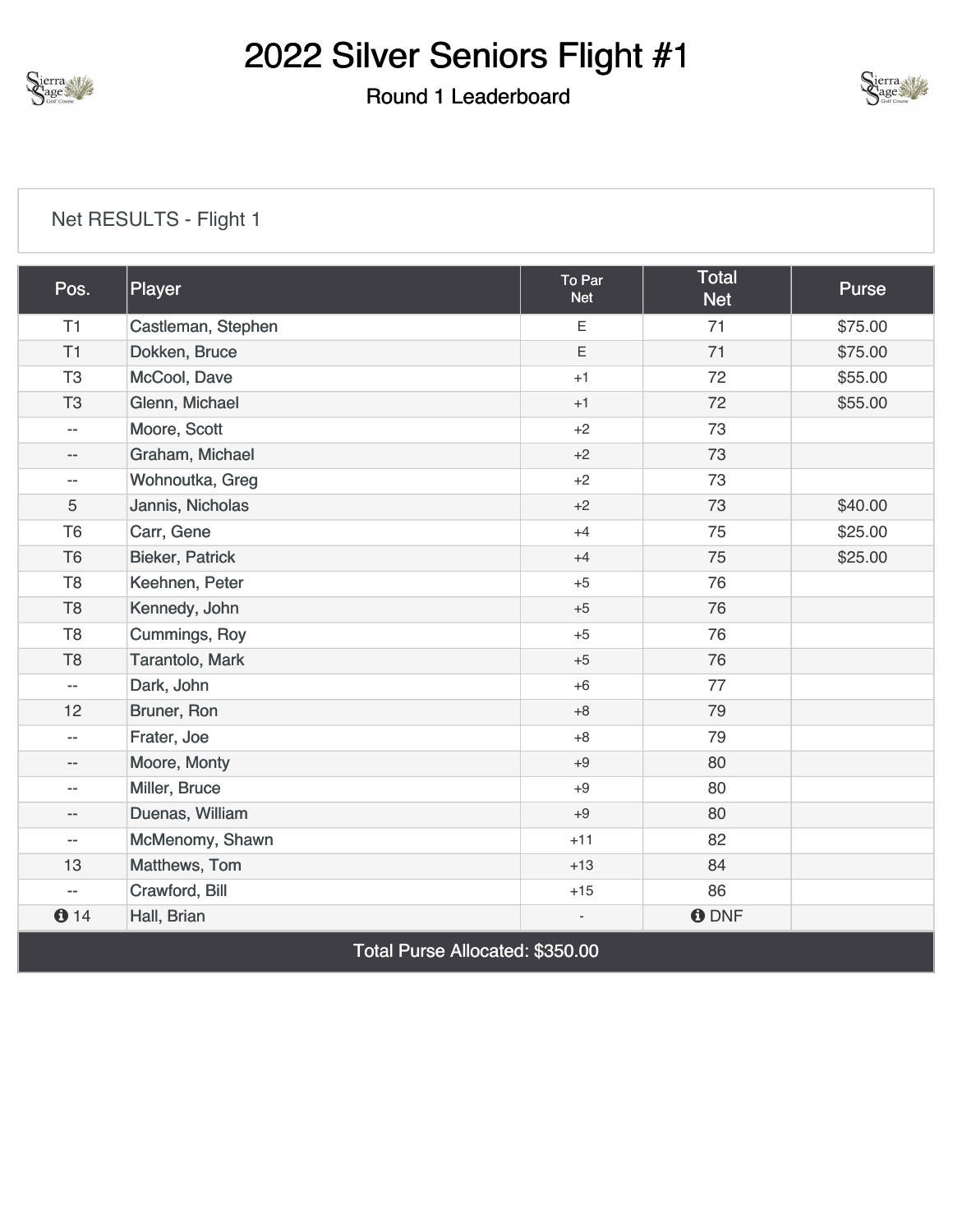

#### Round 1 Leaderboard



#### [Gross RESULTS - Flight 2](https://cdn2.golfgenius.com/v2tournaments/8346651818440270059?called_from=&round_index=1)

| Pos.                     | Player            | To Par<br>Gross | <b>Total</b><br><b>Gross</b> | Purse   |
|--------------------------|-------------------|-----------------|------------------------------|---------|
| $\mathbf{1}$             | West, Cliff       | $+8$            | 79                           | \$80.00 |
| $-\, -$                  | Mendive, Paul     | $+8$            | 79                           |         |
| $\overline{c}$           | Luzier, Chuck     | $+9$            | 80                           | \$70.00 |
| $\mathfrak{S}$           | D'Andrea, Doug    | $+10$           | 81                           | \$60.00 |
| $\overline{\phantom{m}}$ | Houston, Buck     | $+11$           | 82                           |         |
| $ -$                     | Voss, Ron         | $+11$           | 82                           |         |
| $\overline{\phantom{m}}$ | Montgomery, Dan   | $+12$           | 83                           |         |
| $-$                      | Niehaus, David    | $+12$           | 83                           |         |
| $\overline{\phantom{m}}$ | Gale, Jim         | $+12$           | 83                           |         |
| 4                        | Handlin, Clinton  | $+13$           | 84                           |         |
| $-$                      | Keliikoa, Zack    | $+14$           | 85                           |         |
| 5                        | Depoali, Don      | $+16$           | 87                           |         |
| 6                        | Reichman, Chris   | $+17$           | 88                           |         |
| $- -$                    | Harvey, John      | $+17$           | 88                           |         |
| $\overline{\phantom{m}}$ | Kanyr, Daniel     | $+17$           | 88                           |         |
| $\overline{7}$           | Newmarker, Mike   | $+18$           | 89                           |         |
| $\overline{\phantom{m}}$ | Stefani, Rick     | $+20$           | 91                           |         |
| $- -$                    | Helser, Tim       | $+20$           | 91                           |         |
| T <sub>8</sub>           | Kuster, Rick      | $+21$           | 92                           |         |
| T <sub>8</sub>           | Helms, William    | $+21$           | 92                           |         |
| $\overline{\phantom{m}}$ | Heckathorn, Jerry | $+22$           | 93                           |         |
| $ -$                     | Kraft, Gail       | $+22$           | 93                           |         |
| 10                       | Baldwin, Hank     | $+23$           | 94                           |         |
| $- -$                    | Hildebrand, Scott | $+24$           | 95                           |         |
| 11                       | McNeill, Clifford | $+29$           | 100                          |         |

Total Purse Allocated: \$210.00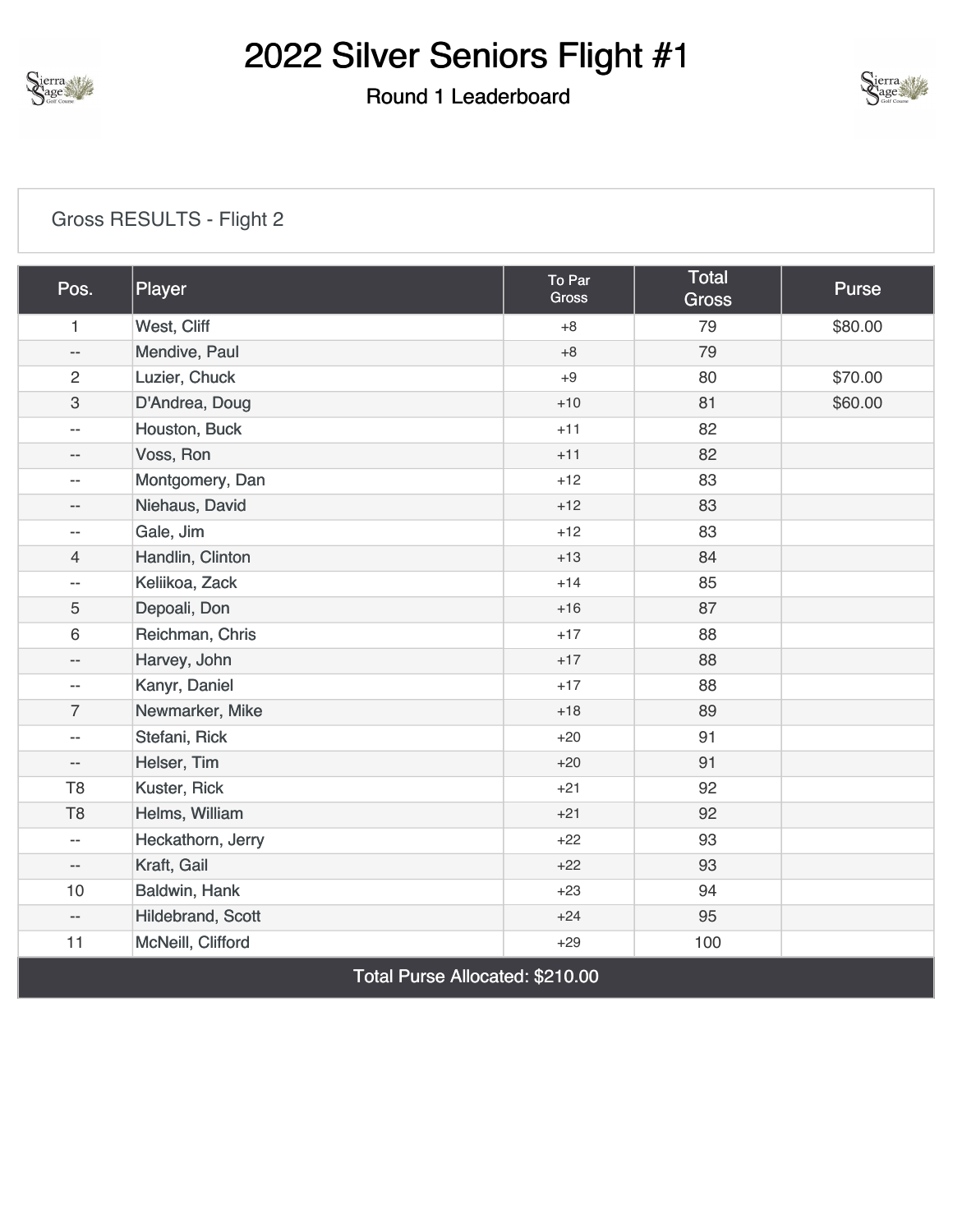

#### Round 1 Leaderboard



| Pos.                            | Player            | To Par<br><b>Net</b> | <b>Total</b><br><b>Net</b> | <b>Purse</b> |
|---------------------------------|-------------------|----------------------|----------------------------|--------------|
| $\mathbf{1}$                    | Mendive, Paul     | $-1$                 | 70                         | \$80.00      |
| 2                               | Montgomery, Dan   | E                    | 71                         | \$70.00      |
| T <sub>3</sub>                  | Houston, Buck     | $+1$                 | 72                         | \$50.00      |
| $\overline{a}$                  | West, Cliff       | $+1$                 | 72                         |              |
| T <sub>3</sub>                  | Voss, Ron         | $+1$                 | 72                         | \$50.00      |
| T <sub>3</sub>                  | Niehaus, David    | $+1$                 | 72                         | \$50.00      |
| $-$                             | D'Andrea, Doug    | $+2$                 | 73                         |              |
| $\overline{\phantom{a}}$        | Luzier, Chuck     | $+2$                 | 73                         |              |
| T <sub>6</sub>                  | Keliikoa, Zack    | $+4$                 | 75                         | \$25.00      |
| T <sub>6</sub>                  | Gale, Jim         | $+4$                 | 75                         | \$25.00      |
| $\overline{\phantom{a}}$        | Handlin, Clinton  | $+5$                 | 76                         |              |
| $\,8\,$                         | Harvey, John      | $+6$                 | 77                         |              |
| --                              | Depoali, Don      | $+7$                 | 78                         |              |
| 9                               | Kanyr, Daniel     | $+8$                 | 79                         |              |
| $ \!-$                          | Reichman, Chris   | $+9$                 | 80                         |              |
| 10                              | Helser, Tim       | $+9$                 | 80                         |              |
| $ \!-$                          | Newmarker, Mike   | $+10$                | 81                         |              |
| <b>T11</b>                      | Stefani, Rick     | $+11$                | 82                         |              |
| <b>T11</b>                      | Heckathorn, Jerry | $+11$                | 82                         |              |
| T11                             | Kraft, Gail       | $+11$                | 82                         |              |
| $\overline{\phantom{a}}$        | Kuster, Rick      | $+12$                | 83                         |              |
| $\overline{\phantom{a}}$        | Helms, William    | $+13$                | 84                         |              |
| 14                              | Hildebrand, Scott | $+14$                | 85                         |              |
| $-$                             | Baldwin, Hank     | $+15$                | 86                         |              |
| $- \, -$                        | McNeill, Clifford | $+18$                | 89                         |              |
| Total Purse Allocated: \$350.00 |                   |                      |                            |              |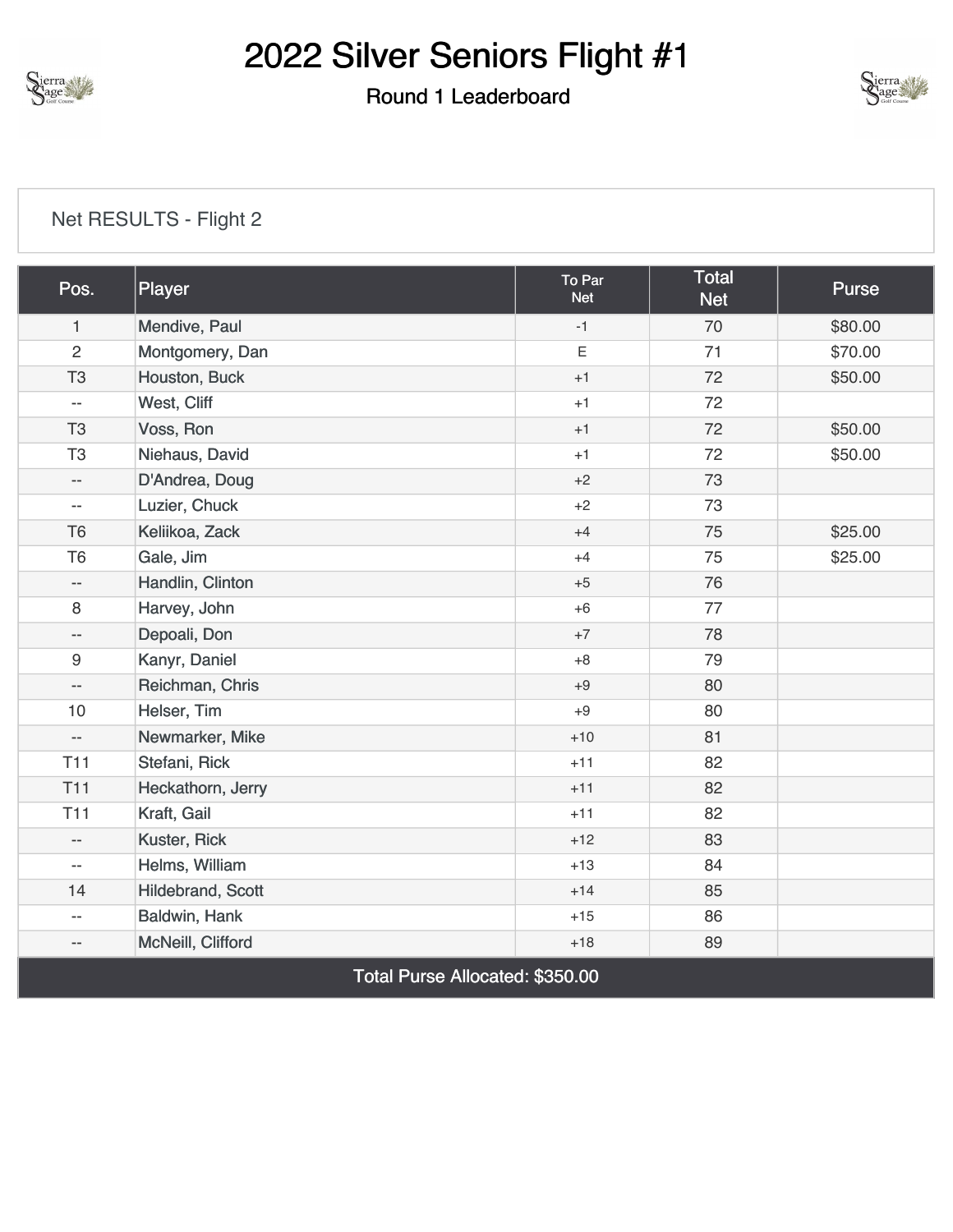

#### Round 1 Leaderboard



#### [Gross RESULTS - Flight 3](https://cdn2.golfgenius.com/v2tournaments/8346651811427393768?called_from=&round_index=1)

| Pos.                            | Player            | To Par<br><b>Gross</b> | <b>Total</b><br><b>Gross</b> | <b>Purse</b> |
|---------------------------------|-------------------|------------------------|------------------------------|--------------|
| $\mathbf{1}$                    | Gonzales, Rob     | $+10$                  | 81                           | \$80.00      |
| $\overline{c}$                  | Coaster, Gary     | $+11$                  | 82                           | \$70.00      |
| $\overline{a}$                  | Weis, Larry       | $+13$                  | 84                           |              |
| $-$                             | Morley, Earl      | $+13$                  | 84                           |              |
| $- -$                           | Black, Ray        | $+15$                  | 86                           |              |
| 3                               | Aguila, Tom       | $+15$                  | 86                           | \$60.00      |
| $-$                             | Seifert, Ray      | $+17$                  | 88                           |              |
| $- -$                           | Wroblewski, Don   | $+17$                  | 88                           |              |
| T <sub>4</sub>                  | Massey, David     | $+17$                  | 88                           |              |
| $\overline{\phantom{a}}$        | Lacombe, Chuck    | $+17$                  | 88                           |              |
| T <sub>4</sub>                  | La Roche, Harley  | $+17$                  | 88                           |              |
| T <sub>6</sub>                  | Carnes, James     | $+18$                  | 89                           |              |
| T <sub>6</sub>                  | Tilton, Robert    | $+18$                  | 89                           |              |
| $\overline{\phantom{a}}$        | Phelps, Dexter    | $+18$                  | 89                           |              |
| $-$                             | Rask, Dahl        | $+19$                  | 90                           |              |
| $- -$                           | Primeau, Robert   | $+20$                  | 91                           |              |
| 8                               | Bell, Skosh       | $+20$                  | 91                           |              |
| $-$                             | Nolte, Dave       | $+20$                  | 91                           |              |
| $-$                             | Cassinelli, Kevin | $+21$                  | 92                           |              |
| $\overline{\phantom{a}}$        | Davis, Michael    | $+21$                  | 92                           |              |
| 9                               | Anderson, Ross    | $+21$                  | 92                           |              |
| $-\, -$                         | Naphan, John      | $+21$                  | 92                           |              |
| 10                              | Cockrell, Larry   | $+22$                  | 93                           |              |
| $\overline{\phantom{a}}$        | McHaney, Bill     | $+26$                  | 97                           |              |
| 11                              | Imperato, Richard | $+43$                  | 114                          |              |
| Total Purse Allocated: \$210.00 |                   |                        |                              |              |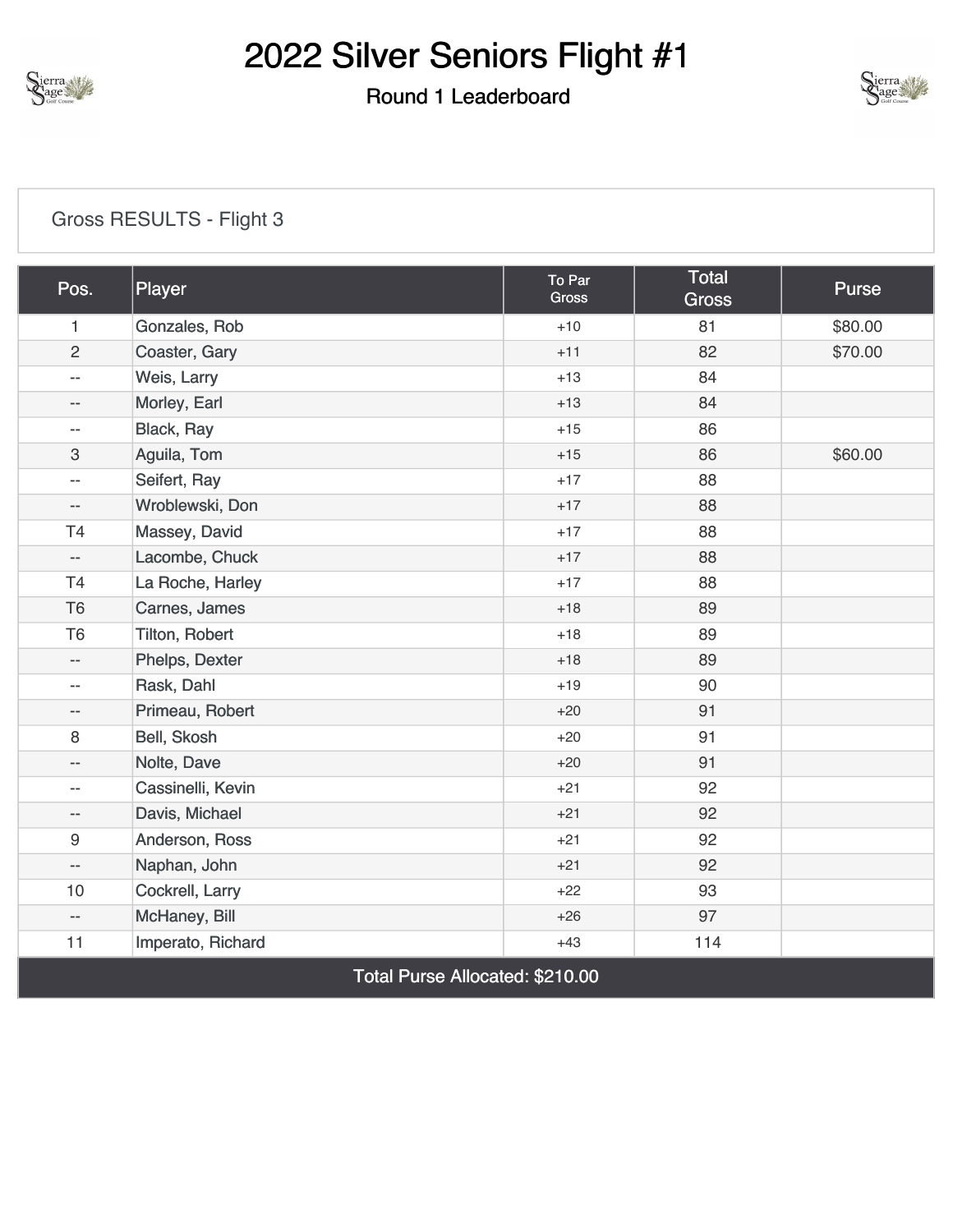

#### Round 1 Leaderboard



| Pos.                            | Player            | To Par<br><b>Net</b> | <b>Total</b><br><b>Net</b> | <b>Purse</b> |
|---------------------------------|-------------------|----------------------|----------------------------|--------------|
| $-$                             | Gonzales, Rob     | $-2$                 | 69                         |              |
| 1                               | Morley, Earl      | $-2$                 | 69                         | \$80.00      |
| $\overline{\phantom{a}}$        | Coaster, Gary     | $-1$                 | 70                         |              |
| T <sub>2</sub>                  | Weis, Larry       | $+1$                 | 72                         | \$65.00      |
| T <sub>2</sub>                  | <b>Black, Ray</b> | $+1$                 | 72                         | \$65.00      |
| T4                              | Wroblewski, Don   | $+2$                 | 73                         | \$45.00      |
| T <sub>4</sub>                  | Rask, Dahl        | $+2$                 | 73                         | \$45.00      |
| $\overline{\phantom{a}}$        | Aguila, Tom       | $+2$                 | 73                         |              |
| T <sub>6</sub>                  | Seifert, Ray      | $+3$                 | 74                         | \$12.50      |
| T <sub>6</sub>                  | Lacombe, Chuck    | $+3$                 | 74                         | \$12.50      |
| T <sub>6</sub>                  | Nolte, Dave       | $+3$                 | 74                         | \$12.50      |
| T <sub>6</sub>                  | Phelps, Dexter    | $+3$                 | 74                         | \$12.50      |
| $\overline{\phantom{a}}$        | Carnes, James     | $+4$                 | 75                         |              |
| 10                              | Primeau, Robert   | $+5$                 | 76                         |              |
| $-$                             | Massey, David     | $+5$                 | 76                         |              |
| $\overline{\phantom{a}}$        | La Roche, Harley  | $+5$                 | 76                         |              |
| $\overline{\phantom{a}}$        | Tilton, Robert    | $+6$                 | 77                         |              |
| T <sub>11</sub>                 | Cassinelli, Kevin | $+7$                 | 78                         |              |
| <b>T11</b>                      | Davis, Michael    | $+7$                 | 78                         |              |
| T <sub>11</sub>                 | Naphan, John      | $+7$                 | 78                         |              |
| $-$                             | Bell, Skosh       | $+8$                 | 79                         |              |
| $\overline{\phantom{a}}$        | Cockrell, Larry   | $+9$                 | 80                         |              |
| $\overline{\phantom{a}}$        | Anderson, Ross    | $+9$                 | 80                         |              |
| 14                              | McHaney, Bill     | $+10$                | 81                         |              |
| $\overline{\phantom{a}}$        | Imperato, Richard | $+30$                | 101                        |              |
| Total Purse Allocated: \$350.00 |                   |                      |                            |              |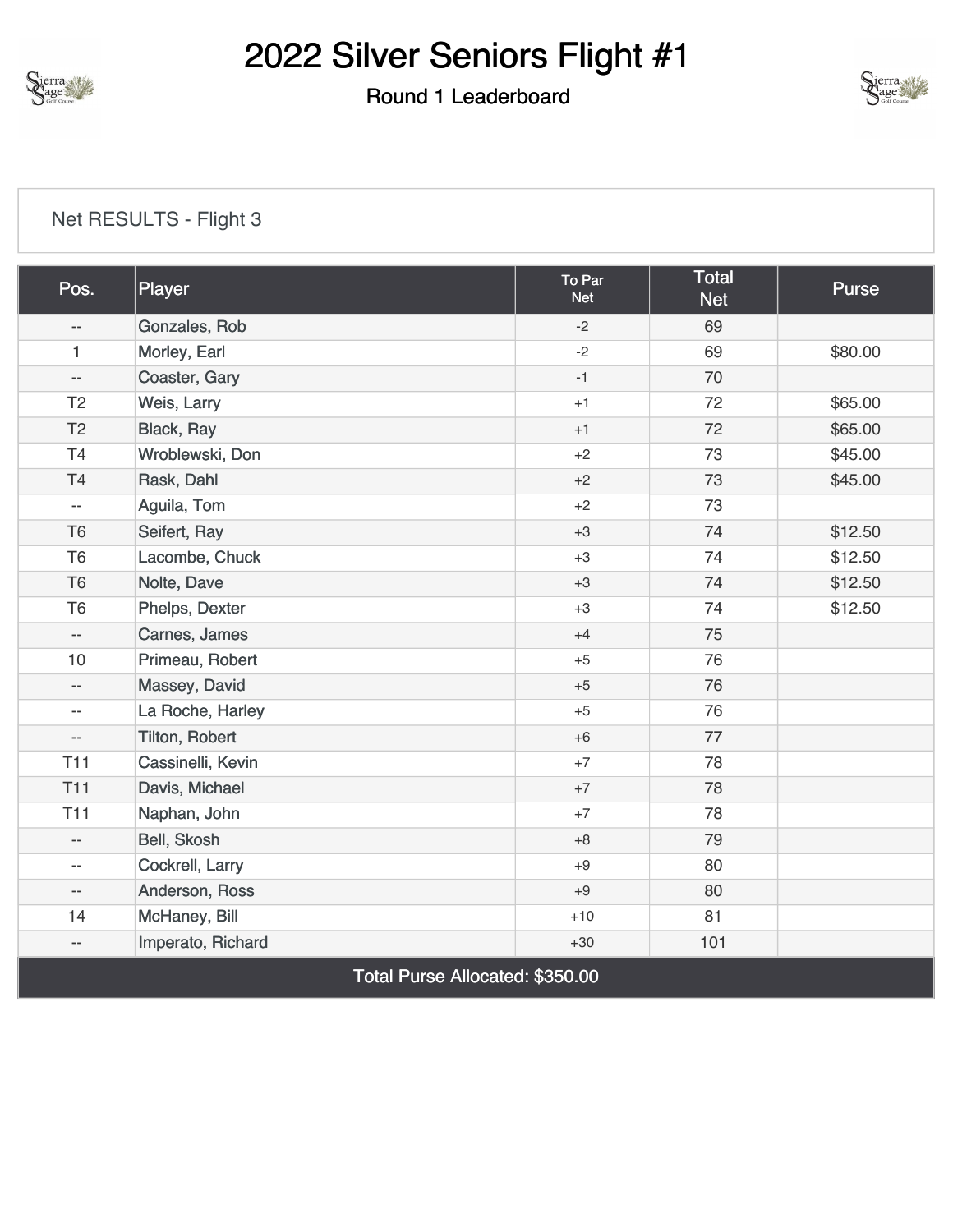

#### Round 1 Leaderboard



#### [Gross RESULTS - Flight 4](https://cdn2.golfgenius.com/v2tournaments/8346651784684511461?called_from=&round_index=1)

| Pos.                            | Player                | To Par<br><b>Gross</b> | <b>Total</b><br><b>Gross</b> | <b>Purse</b> |
|---------------------------------|-----------------------|------------------------|------------------------------|--------------|
| $\mathbf{1}$                    | Grammatico, John      | $+15$                  | 86                           | \$80.00      |
| $\overline{\phantom{m}}$        | Mager, Jerry          | $+16$                  | 87                           |              |
| $\overline{2}$                  | Moore, Robert         | $+18$                  | 89                           | \$70.00      |
| T <sub>3</sub>                  | Odynski, Richard      | $+19$                  | 90                           | \$60.00      |
| T <sub>3</sub>                  | Arrowsmith, Norm      | $+19$                  | 90                           | \$60.00      |
| $\overline{\phantom{m}}$        | Blackbern, George     | $+20$                  | 91                           |              |
| $\overline{\phantom{m}}$        | <b>Bisbee, Dennis</b> | $+20$                  | 91                           |              |
| --                              | Barney, Robert        | $+21$                  | 92                           |              |
| $- -$                           | Morris, John          | $+21$                  | 92                           |              |
| 5                               | Egesdahl, Dan         | $+23$                  | 94                           |              |
| $\overline{\phantom{m}}$        | Montoya, Dick         | $+23$                  | 94                           |              |
| $-$                             | Threadgill, Kenneth   | $+23$                  | 94                           |              |
| $6\,$                           | Thompson, Jim         | $+24$                  | 95                           |              |
| T7                              | Laughton, Glen        | $+25$                  | 96                           |              |
| T7                              | Bremenour, Rich       | $+25$                  | 96                           |              |
| $\overline{\phantom{a}}$        | Shepard, Doug         | $+27$                  | 98                           |              |
| $\boldsymbol{9}$                | Woodruff, Philip      | $+27$                  | 98                           |              |
| $\qquad \qquad -$               | Sutton, Joe           | $+29$                  | 100                          |              |
| 10                              | Gibson, Bill          | $+29$                  | 100                          |              |
| $\overline{\phantom{m}}$        | DePrater, Chris       | $+30$                  | 101                          |              |
| 11                              | Zuccarini, Joe        | $+33$                  | 104                          |              |
| $\overline{\phantom{m}}$        | Randall, Richard      | $+34$                  | 105                          |              |
| $-$                             | Salmi, Frank          | $+35$                  | 106                          |              |
| $\overline{\phantom{m}}$        | Crivelli, Franco      | $+35$                  | 106                          |              |
| 12                              | Melendres, Bill       | $+45$                  | 116                          |              |
| $\overline{\phantom{m}}$        | Jaeger, Gregory       | $+61$                  | 132                          |              |
| Total Purse Allocated: \$270.00 |                       |                        |                              |              |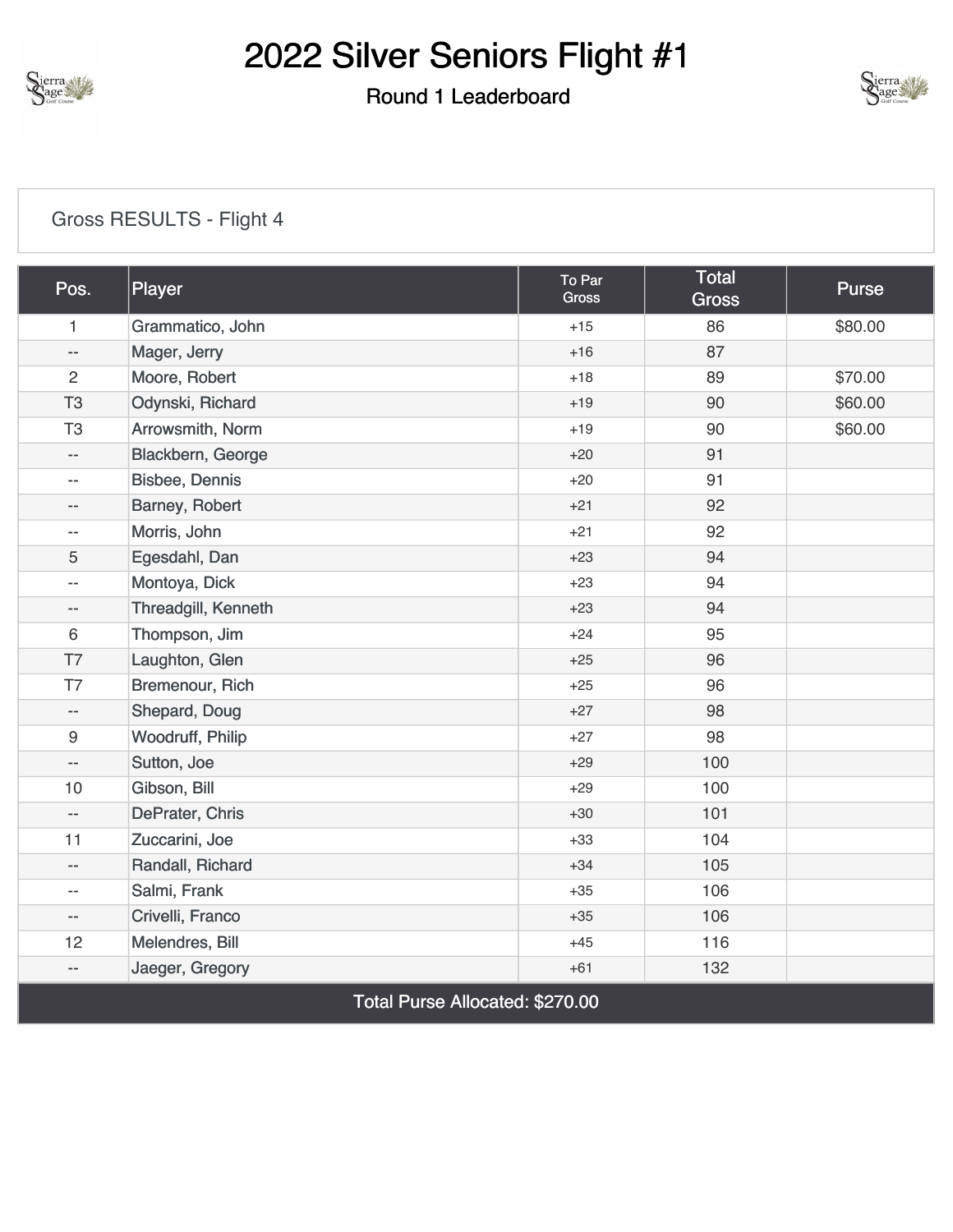

### Round 1 Leaderboard



| Pos.                            | Player                | To Par<br><b>Net</b> | <b>Total</b><br><b>Net</b> | <b>Purse</b> |
|---------------------------------|-----------------------|----------------------|----------------------------|--------------|
| 1                               | Mager, Jerry          | $-4$                 | 67                         | \$80.00      |
| $\overline{\phantom{m}}$        | Grammatico, John      | $-2$                 | 69                         |              |
| $\overline{2}$                  | Blackbern, George     | $-1$                 | 70                         | \$70.00      |
| $\overline{\phantom{m}}$        | Moore, Robert         | $+1$                 | 72                         |              |
| $\overline{\phantom{m}}$        | Odynski, Richard      | $+1$                 | 72                         |              |
| $- \, -$                        | Arrowsmith, Norm      | $+1$                 | 72                         |              |
| $\ensuremath{\mathsf{3}}$       | Barney, Robert        | $+2$                 | 73                         | \$50.00      |
| T4                              | <b>Bisbee, Dennis</b> | $+3$                 | 74                         | \$22.50      |
| T <sub>4</sub>                  | Montoya, Dick         | $+3$                 | 74                         | \$22.50      |
| T <sub>4</sub>                  | Threadgill, Kenneth   | $+3$                 | 74                         | \$22.50      |
| T4                              | Morris, John          | $+3$                 | 74                         | \$22.50      |
| $\overline{\phantom{m}}$        | Egesdahl, Dan         | $+4$                 | 75                         |              |
| 8                               | Crivelli, Franco      | $+4$                 | 75                         |              |
| $\boldsymbol{9}$                | DePrater, Chris       | $+5$                 | 76                         |              |
| $ \!-$                          | Bremenour, Rich       | $+5$                 | 76                         |              |
| --                              | Thompson, Jim         | $+5$                 | 76                         |              |
| 10                              | Shepard, Doug         | $+6$                 | 77                         |              |
| $\overline{\phantom{m}}$        | Woodruff, Philip      | $+7$                 | 78                         |              |
| $\overline{\phantom{m}}$        | Laughton, Glen        | $+8$                 | 79                         |              |
| <b>T11</b>                      | Salmi, Frank          | $+9$                 | 80                         |              |
| T11                             | Sutton, Joe           | $+9$                 | 80                         |              |
| 13                              | Randall, Richard      | $+10$                | 81                         |              |
| $\overline{\phantom{m}}$        | Gibson, Bill          | $+11$                | 82                         |              |
| $- -$                           | Zuccarini, Joe        | $+11$                | 82                         |              |
| $\overline{\phantom{m}}$        | Melendres, Bill       | $+14$                | 85                         |              |
| 14                              | Jaeger, Gregory       | $+25$                | 96                         |              |
| Total Purse Allocated: \$290.00 |                       |                      |                            |              |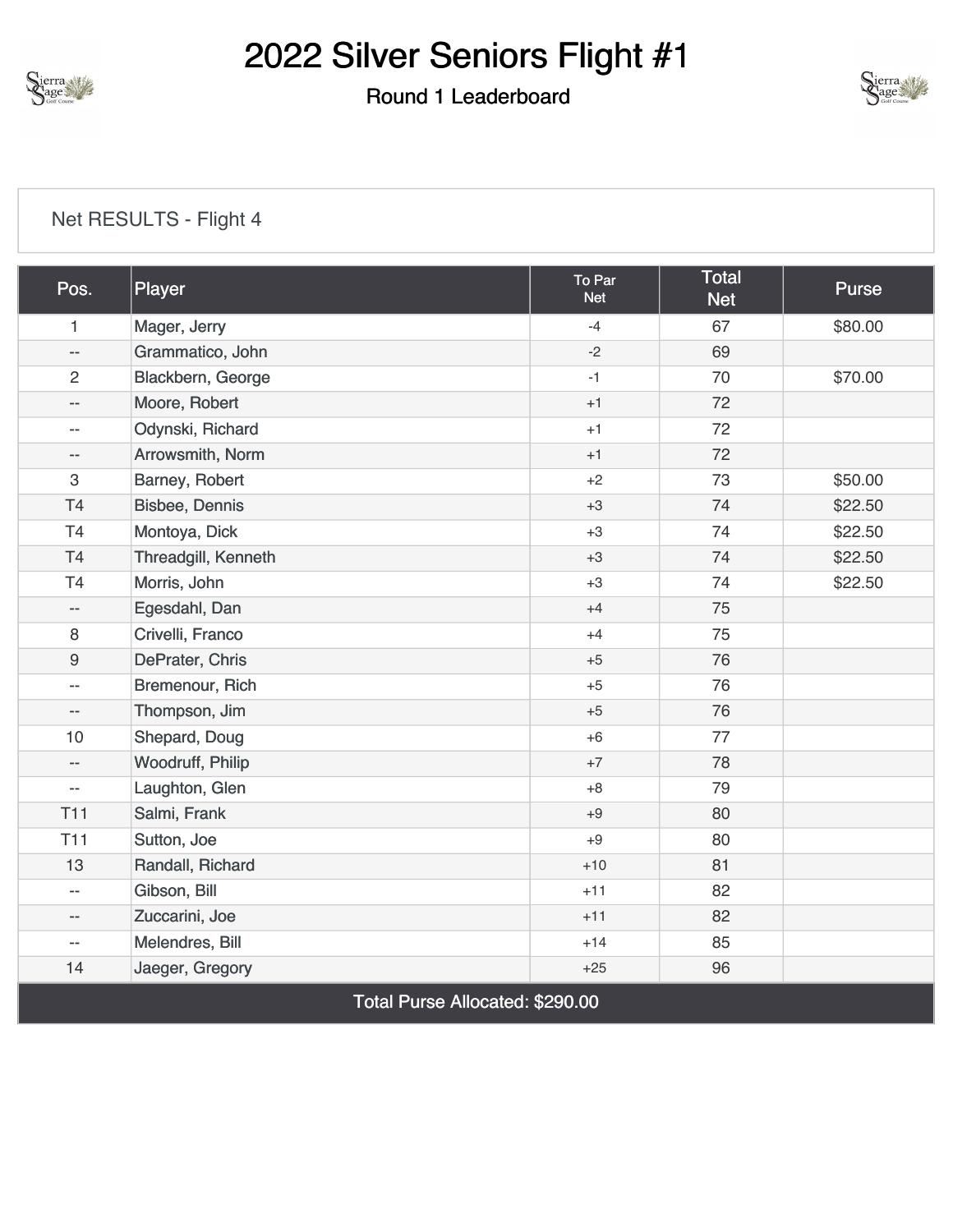

#### Round 1 Leaderboard



[Gross Skins - SKINS](https://cdn2.golfgenius.com/v2tournaments/8346656243598762225?called_from=&round_index=1)

| Player           | <b>Skins</b> | <b>Purse</b> | <b>Details</b> |
|------------------|--------------|--------------|----------------|
| Keehnen, Peter   |              | \$48.00      | Birdie on 13   |
| Moore, Scott     |              | \$48.00      | Birdie on 9    |
| Houston, Buck    |              | \$48.00      | Birdie on 6    |
| Miller, Bruce    |              | \$48.00      | Eagle on 10    |
| McCool, Dave     |              | \$48.00      | Birdie on 16   |
| Morley, Earl     |              | \$48.00      | Birdie on 8    |
| Helms, William   |              | \$48.00      | Birdie on 12   |
| Coaster, Gary    |              | \$48.00      | Birdie on 15   |
| Jannis, Nicholas |              | \$48.00      | Eagle on 18    |

Total Purse Allocated: \$432.00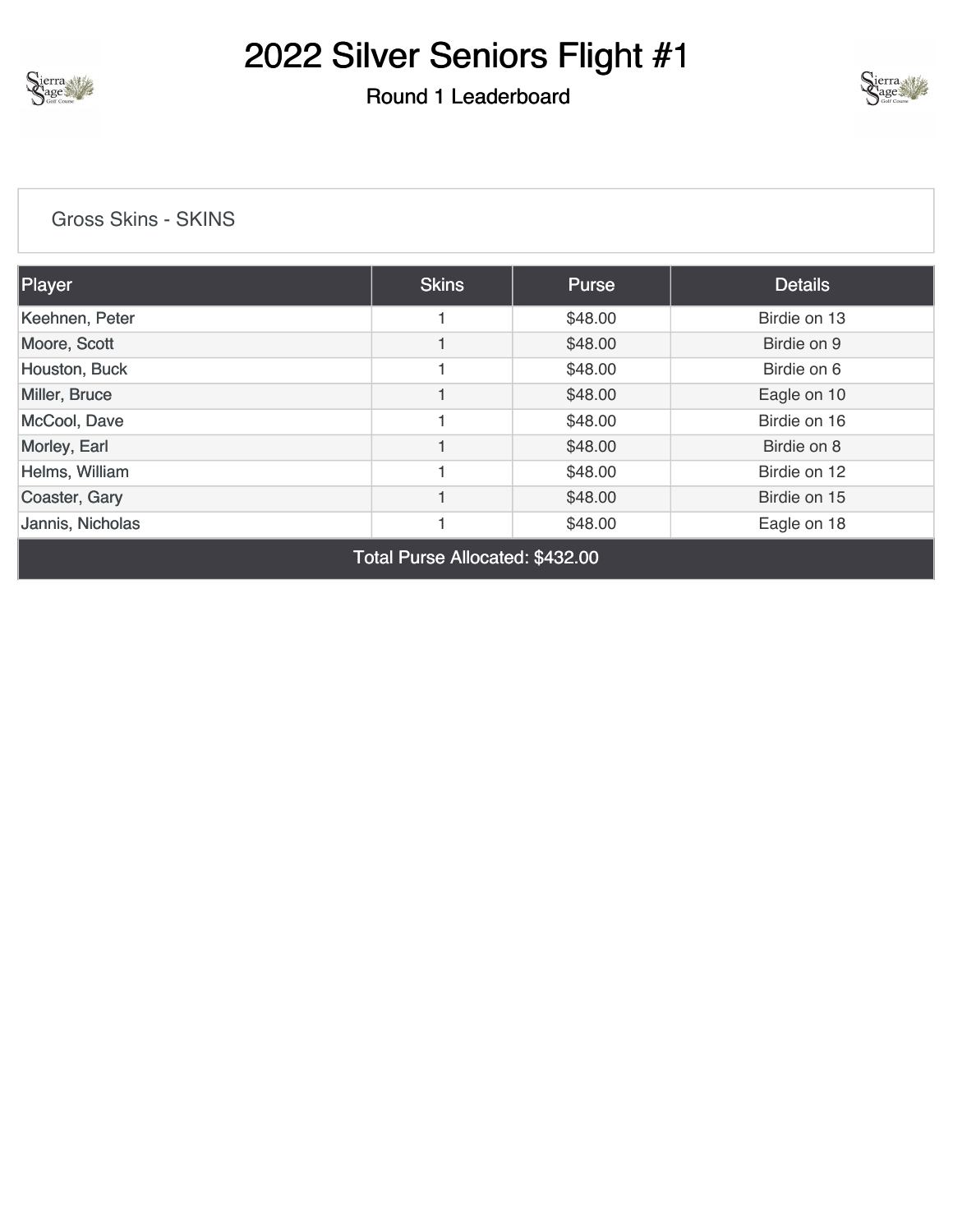

#### Round 1 Leaderboard



[Net Skins - SKINS](https://cdn2.golfgenius.com/v2tournaments/8346662700880765170?called_from=&round_index=1)

| Player                                     | <b>Skins</b> | Purse   | <b>Details</b> |  |  |
|--------------------------------------------|--------------|---------|----------------|--|--|
| Keehnen, Peter                             |              | \$88.00 | Eagle on 13    |  |  |
| McCool, Dave                               |              | \$88.00 | Eagle on 16    |  |  |
| Morley, Earl                               |              | \$88.00 | Eagle on 8     |  |  |
| Coaster, Gary                              |              | \$88.00 | Eagle on 15    |  |  |
| Jannis, Nicholas<br>\$88.00<br>Eagle on 18 |              |         |                |  |  |
| Total Purse Allocated: \$440.00            |              |         |                |  |  |